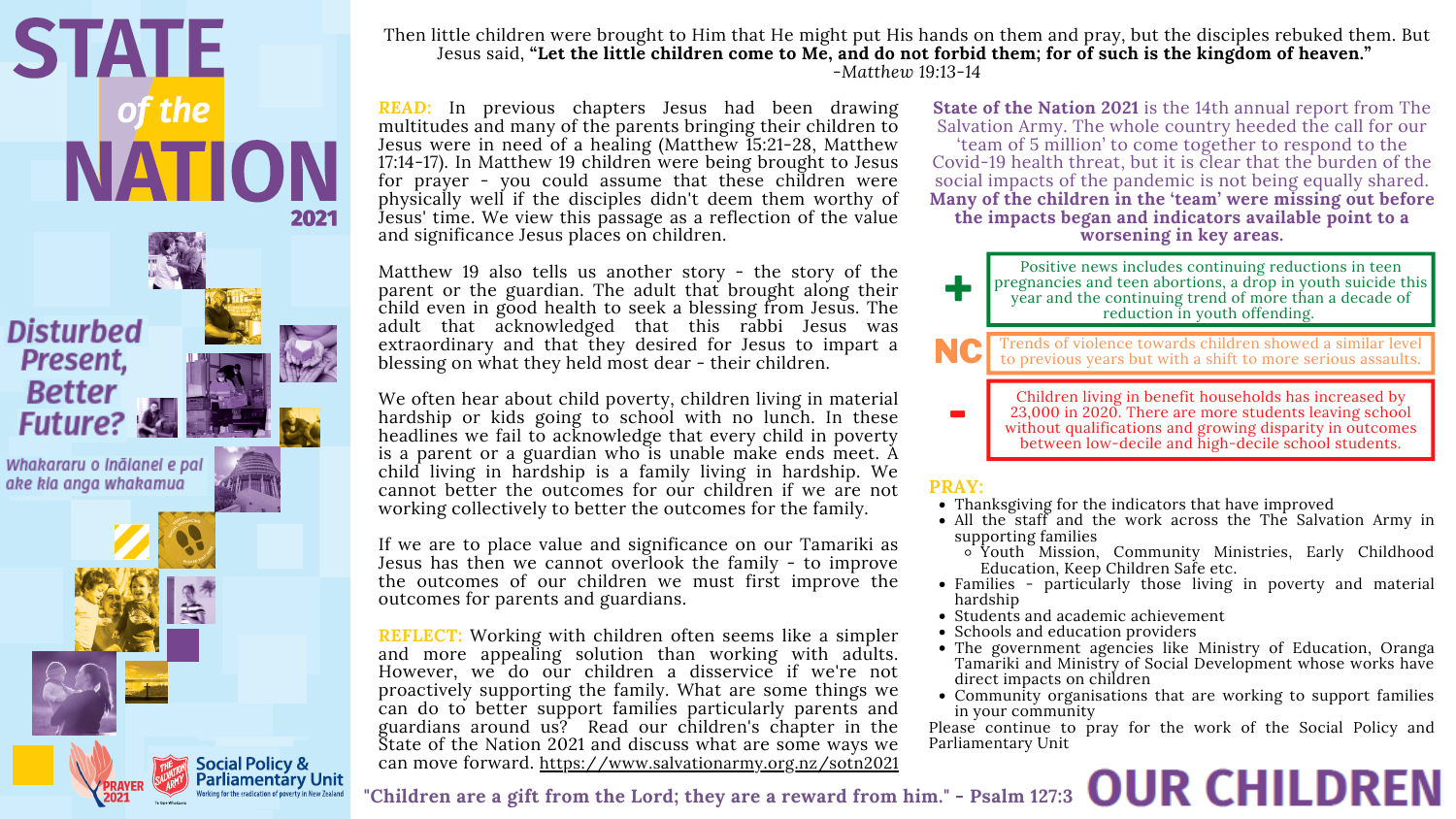**Those who work their land will have abundant food, but those who chase fantasies have no sense. - Proverbs 12:11**



### The Lord God took the man and put him in the garden of Eden to **work it and keep it**. *- Genesis 2:15*

There was an entrepreneur who sold his business for \$26 million which was 4 times the value of his business at the time of sale. The entrepreneur talks about despite having all this new wealth he became very depressed. He realised that his happiness was not from the paycheck he had got as a result of his business but it was from his work. He found joy in helping his staff grow and in innovating his business to cater to his customers. His happiness wasn't dictated by his bank account but what he could do to serve others.

- Hope for the unemployed seeking employment
- Business owners
- Work and Income
- The Salvation Army Food Banks, staff and volunteers
- The Salvation Army donors and partners
- Community Organisations helping people to become employed
- Pray for the work in The Salvation Army that equips the mission - family stores, public relations, wills and bequests, communications etc.

Please continue to pray for the work of the Social Policy and Parliamentary Unit

## **WORK AND INCOMES**

Beyond the practical level of income and wages to support our families work brings a sense of self-accomplishment. When you enjoy your work and know that your work serves others whether indirectly or directly we experience joy and contentment. God had never intended for us to be idle so in whatever you do, do all to the glory of God.

*READ:* The garden of Eden is often associated with paradise. Paradise, a place of bliss and idleness but paradise according to Genesis 2:15 was not exempt from work. God did not intend for man to be idle even before the fall of man we were to work. Genesis to Revelation the Bible continues to reiterate the importance of working; that we would honour the Lord in our work, that we would provide for our families, that we not be sluggards. If God was giving us work even in a state of innocence than we would have never been happy inactive. **State of the Nation 2021** is the 14th annual report from The Salvation Army. The disruption caused by Covid-19 has impacted our social and economic systems. In 2020, unemployment increased by 35,000, there was an increase of 75,000 people on welfare and The Salvation Army gave out over 110,000 food parcels which is double to what we usually give out. **The impacts are also unequally shared and create pressures that seem likely to increase inequalities of income and wealth.**

#### **PRAY:**

**REFLECT:** Confucius once said "Choose a job you love and you'll never have to work a day in your life" the reality for many however is "Choose any job so that you can pay your bills<sup>"</sup> The inability to work and provide for your family takes a toll on people. Are there people you know struggling to find employment? What can you do to support them? How do we instill hope for those affected by unemployment? Read our chapter on work and incomes and let us know what you think. https://www.salvationarmy.org.nz/sotn2021

Unemployment rose sharply during the year. Impacts fell unequally, with younger people, women and Māori. The Government spent \$14.6 billion on welfare in 2020. Living costs for those in the lowest-income households have been rising faster than those across all households. Wage gap increasing between high earning and low earning sectors.

Full-time employment has declined but part time employment had increased. In December 2020 2.75 million people were employed.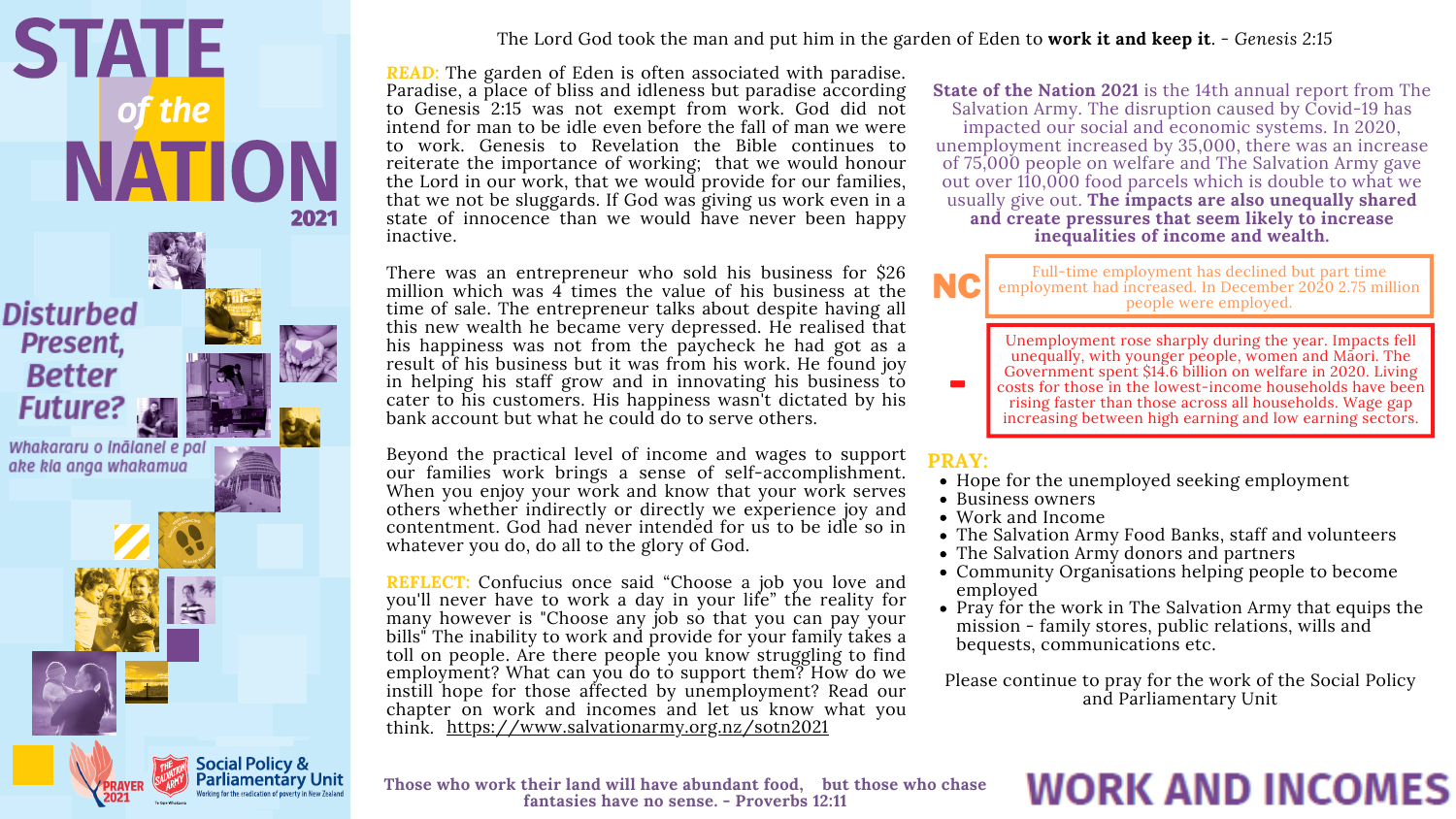**My people will live in peaceful dwelling places, in secure homes, in undisturbed places of rest. - Isaiah 32:18**



Everyone then who hears these words of mine and does them will be like a wise man who built his house on the rock. And the rain fell, and the floods came, and the winds blew and beat on that house, **but it did not fall, because it had been founded on the rock.** And everyone who hears these words of mine and does not do them will be like a foolish man who built his house on the sand. And the rain fell, and the floods came, and the winds blew and beat against that house, and it fell, and great was the fall of it *- Matthew 7:24-27*

Matthew 7:24-27 reiterate this point - People who live in safe, secure and stable housing probably those who own their own homes or who have adequate incomes to match their rental properties are more likely to withstand and recover from the struggles such as the impacts of Covid-19. Whereas people who live in social, transition, emergency housing or are homeless are less likely to be financially resilient in the face of challenges because their homes are unsecure and unstable. Housing costs are the biggest costs for families so when housing costs exceed income and wages there are flow on effects that impact the wellbeing and safety of the family.

The social housing register is at record levels, reaching and surpassing the 22,400 mark in November 2020. Māori and Pasifika people continue to be disproportionately represented. Houses becoming increasingly unaffordable. Median house prices continue to rocket upwards across the country. Rent is rising much faster than income levels. Consents for new houses has reached the highest levels in decades. The average total household debt is at its highest level in over 10 years.

*READ:* Many instances in the Bible speak about housing and homes. The Passover blood on the houses for the Hebrew slaves in Egypt, the Jewish people rebuilding homes, having safe and peaceful homes, discussing homelessness, the Jewish Tabernacle and Temple – the list goes on. From all these Biblical references, we can learn that safe and secure housing brings stability, security, community and often hope for families. The absence of this kind of housing can lead to uncertainty, insecurity, hopelessness and impact destructively on other areas of life. **State of the Nation 2021** is the 14th annual report from The Salvation Army. Housing has seen things get worse across all the areas we monitor. The Salvation Army has made numerous recommendations for housing policy in recent years through our reports, submissions to legislation and our own transitional and social housing building programmes and provision. More changes are urgently needed right across the housing continuum—from homelessness through to home ownership.

The housing crisis in New Zealand does not seem to be getting any better. There is a quote that says "A bird sitting on a tree is never afraid of the branch breaking, because her trust is not on the branch but on it's own wings." Encouraging for The Salvation Army as we are a church first and then a social provider. The Salvation Army is in the business of strengthening her wings through the local corps and community ministries as well as strengthening the branch through out transitional and social housing services. In the face of this housing crisis we remain hopeful.

**REFLECT:** What can you do to help our housing crisis? Can you strengthen people's wings or can you strengthen the branch? How do we help those in emergency/social housing to feel more secure and safe? Read our chapter on housing and let us know what you think. https://www.salvationarmy.org.nz/sotn2021 • Developers Please continue to pray for the work of the Social Policy and Parliamentary Unit

#### **PRAY:**

- Pray for the work of The Salvation Army and the staff/volunteers that work in these areas
	- Transitional Housing
	- Social Housing
	- Supportive Housing
	- Homeless Programmes
- The homeless, those in emergency and in transitional housing
- Kainga Ora and Ministry of Housing Urban Development
- Community Housing Providers
- 

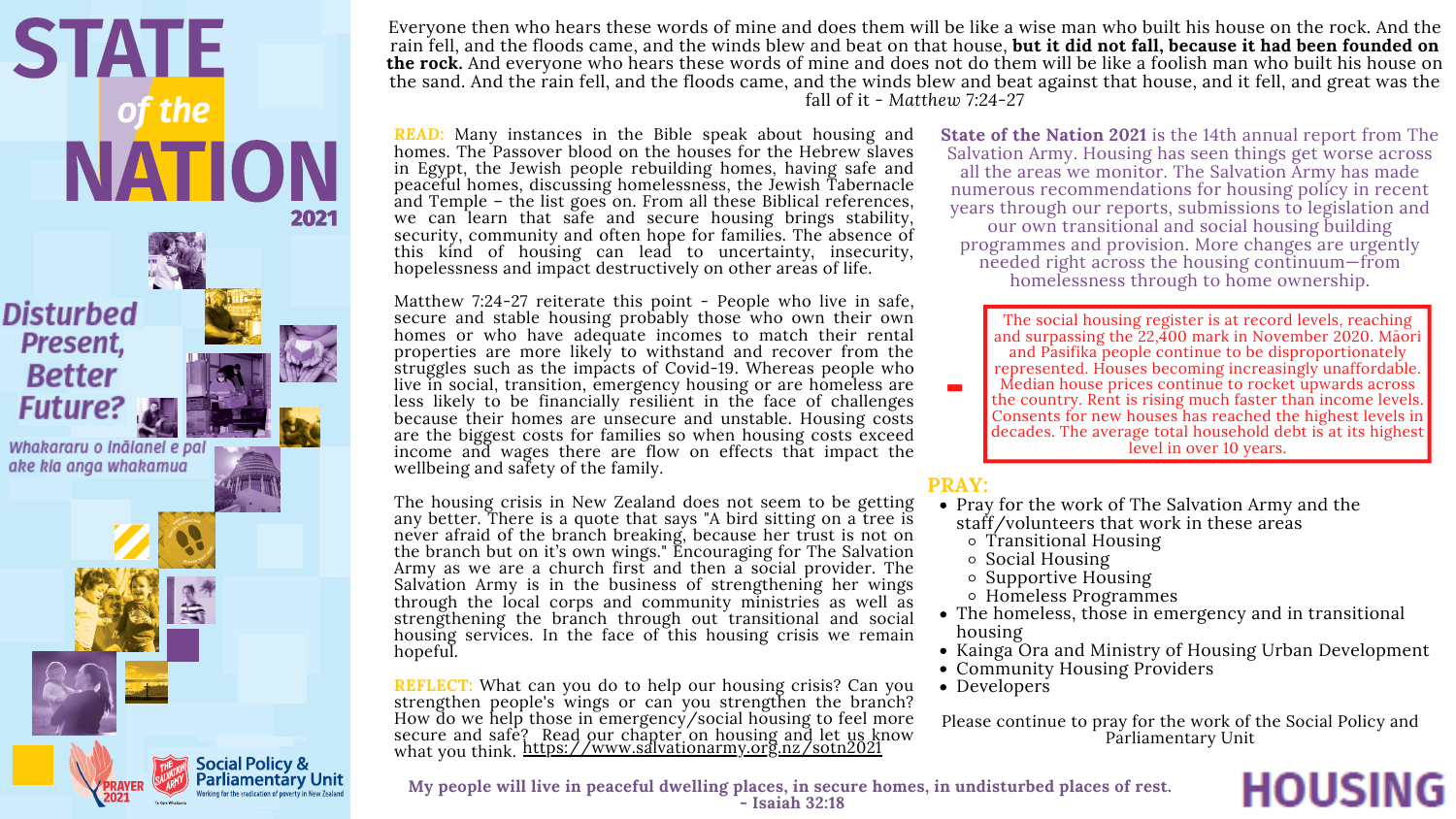**Do not twist justice in legal matters by favoring the poor or being partial to the rich and powerful. Always judge people fairly. - Leviticus 19:15**





For I the Lord love justice; I hate robbery and wrong; I will faithfully give them their recompense, and I will make an everlasting covenant with them. *- Isaiah 61:8*

The justice of God requires retribution that leads to redemption and reconciliation. The justice of God illustrates that we need all three aspects; appropriate retributions for crimes committed, opportunities for redemption of the individual and the ability to reconcile with society. The Salvation Army have a long history with supporting the plight of those caught up in the justice system with the latter two, but a successful justice system requires all three aspects.

- Pray for the work of The Salvation Army and the staff/Volunteers that work in these areas  $\circ$  Reintegration Services, Court Services etc.
- Local Corp programmes supporting victims of family violence
- Victims of crime
- NZ Police, Ministry of Justice and Department of Corrections, Parole Board
- Ministries working in the prisons
- Community organisations supporting inmates and offenders

Isaiah 61:8 shows universal recognition of God's grace and mercy as He restores Israel to that favoured nation status. Throughout the Bible God continues to show his grace and mercy despite our constant faults and failures those who are redeemed by Jesus Christ continue to be restored.

Restoration for those in the criminal justice system both offenders and victims is essential in reforming the criminal justice system not just by those agencies involved but all of society.

*READ:* There are many attributes of God in the Bible; God is love, God is righteous, God is holy, and the list goes on. As we reflect on crime and punishment one of God's attributes, we reflect on is God's justice. The Bible tells us that we have all sinned and as sinners God's justice requires us to account for our sins. Our faith in the crucifixion and resurrection of Jesus Christ is our retribution to God for our sins. **State of the Nation 2021** is the 14th annual report from The Salvation Army. About a quarter of all crime is reported – 30% of population will experience some form of sexual or intimate partner violence in their lifetime – nearly half of offences by family members are connected to alcohol or other drugs – **these are tragic numbers and represent a system not working and failing victims especially.**

#### **PRAY:**

Please continue to pray for the work of the Social Policy and Parliamentary Unit

### **CRIME AND PUNISHMENT**

**REFLECT:** What would it look like if society showed the same grace and mercy as God has to us to those reintegrating back into society? If inmates had more employment opportunity, better access to housing or educational opportunities? Would they be less likely or more likely to return to a life of crime? Read our chapter on crime and punishment and let us know what you think. https://www.salvationarmy.org.nz/sotn2021

Minimal change in offending levels but victimisations increasing. We need to keep striving to do better for victims of crime.